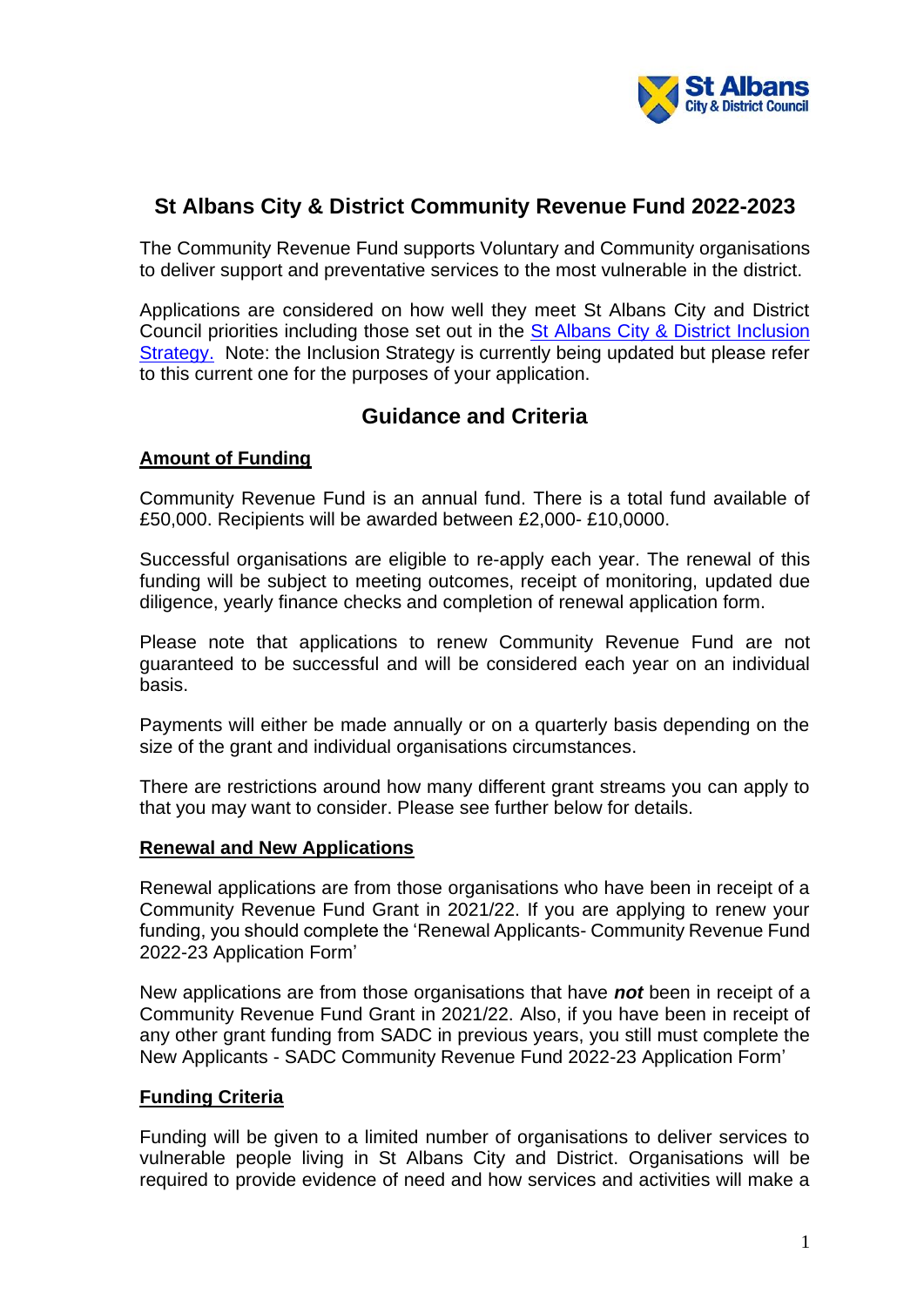real difference. They also must have a proven track record of delivering services to the most vulnerable.

Applications will be assessed against the criteria outlined below which are based upon the priorities set out in the St Albans City & District Inclusion Strategy.

- Providing support to vulnerable communities leading towards greater equality within the District.
- Enable local people to become involved in community life
- Encourage people from different groups\* to get on well together.
- Increase people's involvement/interest in local decision making

\*i.e. different faith and cultural backgrounds or those with or without a disability.

### **Applicants should meet these criteria and provide evidence of this in order to be considered for funding.**

# **The proposed projected outcomes of the services will also be assessed.**

# **Who can apply**

- Constituted Voluntary and Community Sector organisations (organisations do not have to be a registered charity)
- Social Enterprise organisations/ Community Interest Companies (Company Limited by Guarantee model)
- We welcome applications from organisations that are new in the district/ have not been funded by SADC before. Evidence of need, understanding the district and willingness to partnership working will be assessed. Note: new organisations may need to submit additional financial information and if successful, will be required to meet SADC Officers in person before payment is processed. Applications may also be referred to SADC Internal Audit if deemed necessary.

# **Who cannot apply**

- Private companies and individuals
- Community groups who do not have a constitution, bank account and management committee/ trustees
- Groups who do not have a full year's accounts available
- Statutory organisations or groups controlled by public sector organisations such as Local Authorities, Primary Care Trusts and Schools, (this includes Parent Teacher Associations making applications for projects that will only benefit a particular school community)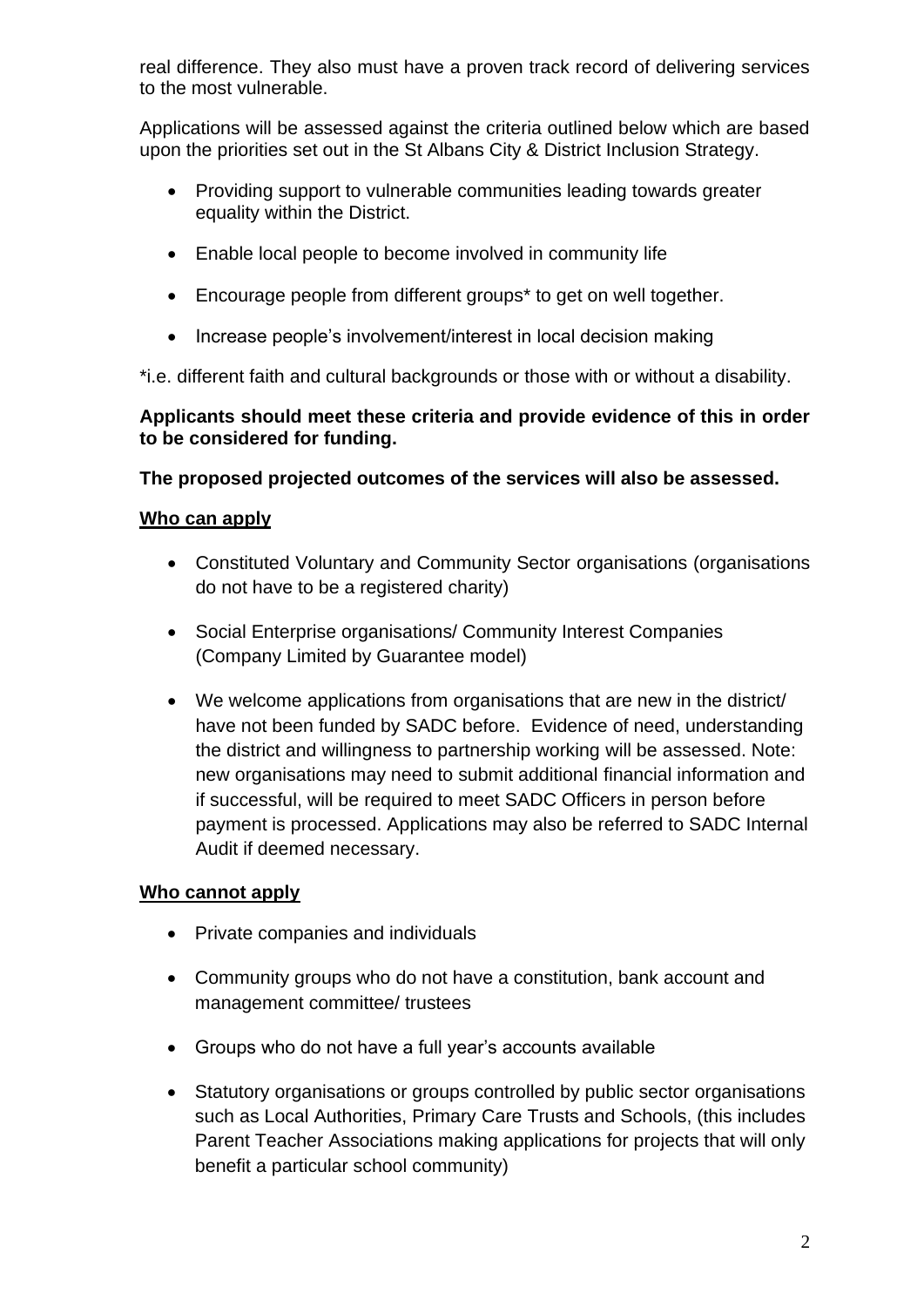- Organisations whose purpose is to give out funding to other groups, the grant must be used by the applying organisation
- Organisations operating outside St Albans City and District who do not serve the needs of those living, working, or studying in the district

# **We will consider applications that**:

- Demonstrate the vulnerability of the beneficiaries
- Have specific, realistic and deliverable outcomes which will meet an identified evidenced need
- Demonstrate an understanding of the needs locally in St Albans City and **District**
- Demonstrate how they contribute to the [Inclusion Strategy](https://www.stalbans.gov.uk/sites/default/files/documents/publications/council/Inclusion%20Strategy%202017-2020%20-%20Final_tcm15-53796.pdf) (Note: The Inclusion Strategy is currently being updated but please refer to this current one for the purposes of your application)
- Are for running costs, to develop/ expand current activities or for new services
- Provide value for money and tangible impact for the residents of the **District**
- Have a clear funding strategy in order to reduce dependency on St Albans City and District Council funding
- Request funding between £2,000 and £10,000 (please note that a partial amount of the total requested may be awarded)

# **What activities /projects/ services cannot be funded:**

- One off projects
- Small capital items (see below for details on Capital Response Fund)
- Services/ projects which operate outside of the District
- Commercial ventures
- Retrospective funding (i.e. grants for activities that have already taken place)
- Replacement or duplication of existing funding
- Services/activities that promote one particular faith or religious belief. However, the fund could support a faith group that is delivering something that is inclusive and open to all
- Applications that support the furtherance of any one political party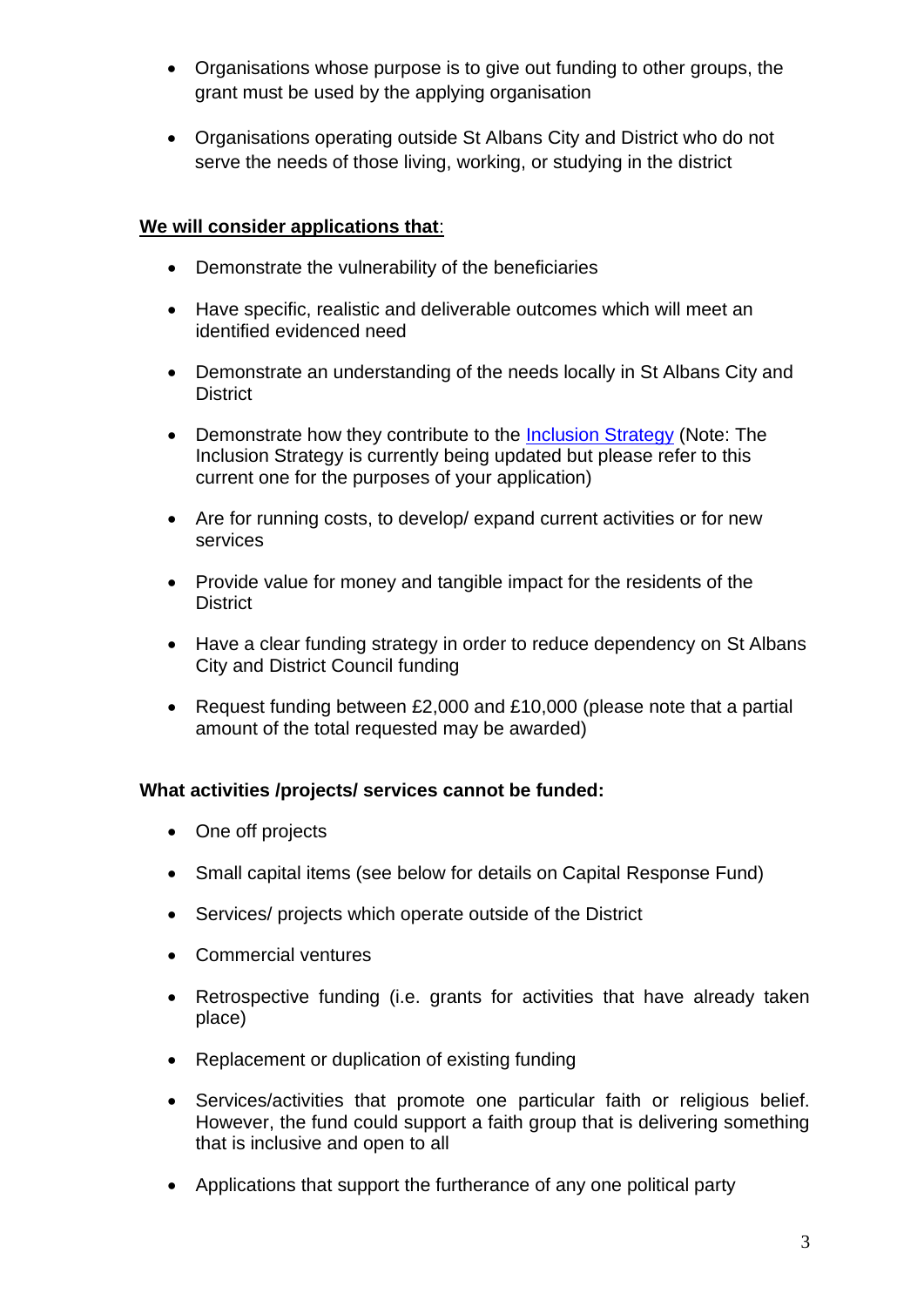### **Can organisations apply who have received previous grant funding from St Albans City and District Council (SADC)?**

Yes, organisations who have received SADC grants funding previously can apply for Community Revenue Funding (subject to meeting eligibility criteria above).

## **Other SADC grants**

**Community Project Fund 2021-22 Round 2** will open on Monday 22nd November 2021 with grants available of between £500-£5000 for small projects, with allocations being made in February 2022. There will be further rounds of this grant stream awarded in July 2022 and February 2023. If you have a specific project in mind you may want to consider this fund instead of Community Revenue Funding. If you are not sure which fund would be most suitable, please contact St Albans City and District Community Engagement Team to discuss.

**Please note organisations that are awarded Community Revenue Fund will not be eligible to apply for Community Project Fund in the same financial year.**

**Capital Response Fund** is for applications for small capital items such as IT equipment, ramps etc. Organisations can apply to this fund all year round.

### **How to apply for a Community Revenue Fund Grant**

- 1. Complete the relevant Community Revenue Funding application form which can be found on the St Albans City and District website Grants page, along with Criteria and Guidance. [https://www.stalbans.gov.uk/grants.](https://www.stalbans.gov.uk/grants)
	- a. Renewal applications are from those organisations who have been in receipt of a Community Revenue Fund Grant in 2021/22. If you are applying to renew your funding, you should complete the 'Renewal Applicants- Community Revenue Fund 2022-23 Application Form'.
	- b. New applications are from those organisations that have *not* been in receipt of a Community Revenue Fund Grant in 2021/22. Also, if you have been in receipt of any other grant funding from SADC in previous years, you still must complete the 'New Applicants - SADC Community Revenue Fund 2022-23 Application Form'
- 2. Send the completed application form and all of the required documentation online to: [vcsgrants@stalbans.gov.uk.](mailto:vcsgrants@stalbans.gov.uk)

All additional documents listed in the checklist (see application form) must be submitted, or the application will be ineligible and will not be considered. Hard copies will only be accepted in exceptional circumstances with prior agreement.

#### **Applications must be sent to [vcsgrants@stalbans.gov.uk](mailto:vcsgrants@stalbans.gov.uk) and received by midday on Wednesday 5th January 2022.**

**Applications received after this deadline will NOT be considered.**